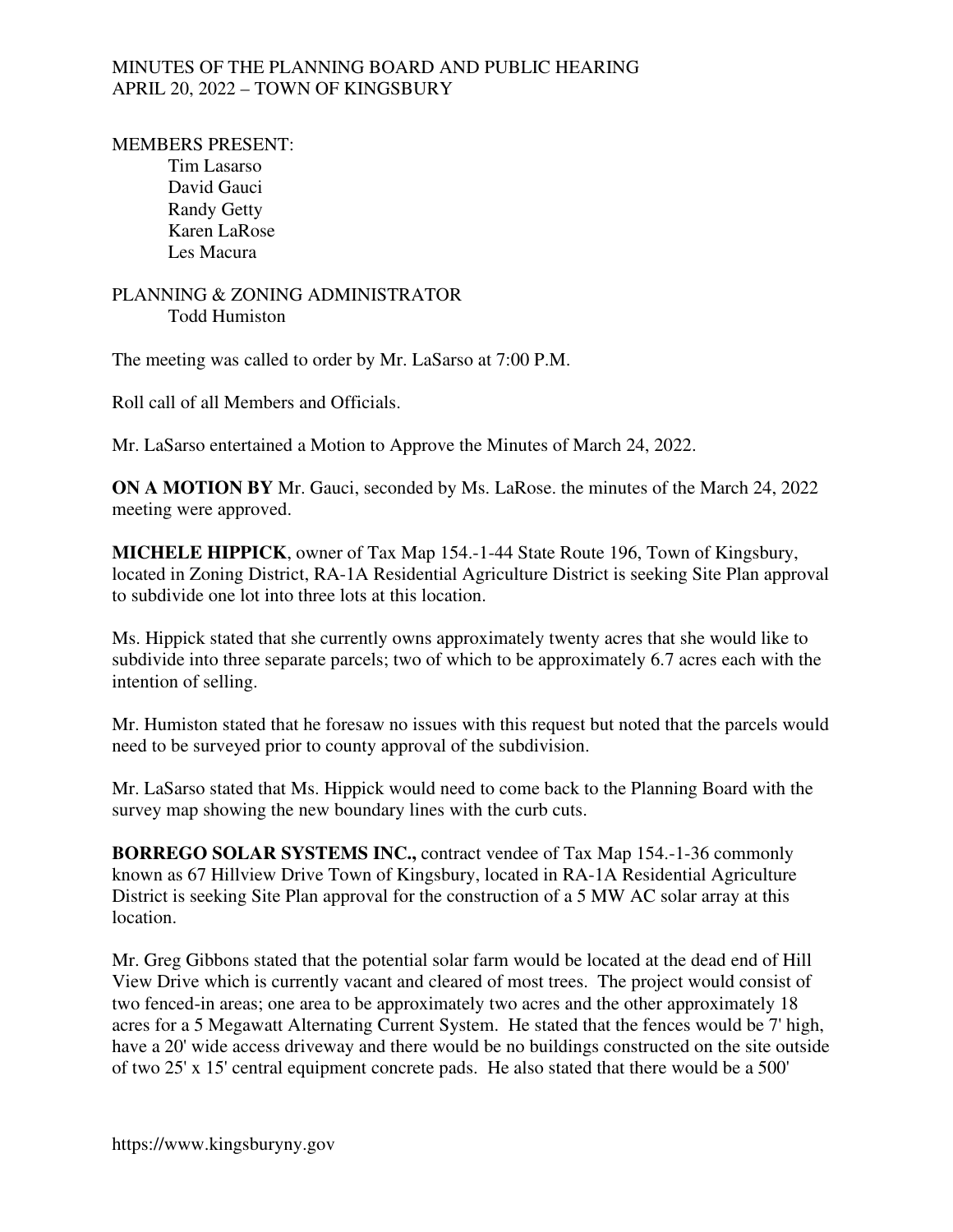## **MINUTES OF THE PLANNING BOARD AND PUBLIC HEARING APRIL20, 2022 – TOWN OF KINGSBURY**

setback to any residential buildings, noting that LaBella analyzed visual simulations and agreed that the site is very well screened.

Mr. Humiston stated that the fencing would require a screen mesh based on the new code and Mr. Gibbons stated that they will follow any code requirements.

Mr. Gibbons stated that they are also working with the US Army Corps of Engineers to address any possible wetland concerns. He also stated that there would be no traffic once construction is complete and there would be an opportunity for interested parties to subscribe as this is a community solar project. He noted that notices were sent out to residents 1,000' away from the potential site and PILOT notification has been sent to the appropriate taxing jurisdictions.

Mr.LaSarso stated that there are concerns of four-wheelers and dirt bikes accessing that property and asked if there would be gates installed and Mr. Gibbons stated that it would not be a problem to install gates.

An attendee from the audience asked how long the solar farm would be at the location and Mr. Gibbons stated that a 25-year lease would be in place with a possible option to extend to a 40 year lease. He noted that a cash escrow would be held by the Town for decommissioning if, for some reason, the current owner did not decommission the site themselves.

Mr. Gibbons addressed other public concerns by stating that there will be no energy or battery storage on the site and that the existing energy poles would be used with the one-phase converted to a three-phase. He also stated that the Department of Environmental Conservation confirmed that there were not any endangered species that might be impacted with this solar farm outside of the Northern Long-Eared bat which inhabits in the trees, and should they need to clear any of those existing trees, they would apply for permitting to do so. He also noted that 6" wildlife gaps would be present to for rodents or smaller animals to access the grasslands in the solar farm area.

Mr. Getty made a motion to declare SEQR and Mr. Gauci seconded. All voted in favor by voice vote.

Mr.LaSarso closed the public hearing at 7:35.

**HILLTOP CONSTRUCTION INC.,** contract vendee of Tax Map 137.-2-1.5 and 137.-2.1.6 commonly know as Lot 4 and 5 Casey Road, Town of Kingsbury, located in PIC-75 Park Industrial/Commercial District is seeking Site Plan approval of construction of a 1-story garage/office building with approximately 10,902 square feet of total building footprint, with associated site improvements.

Mr. Dan Ryan, engineer for Hilltop Construction, stated that this site consists of two parcels located in the Airport Industrial Park. He noted that of the 3.8 acres of these combined lots, there is only 1.6 acres that are buildable due to wetland deed restrictions. He stated that this site will be the location of Hilltop Construction's office building of 10,902 square feet and will have